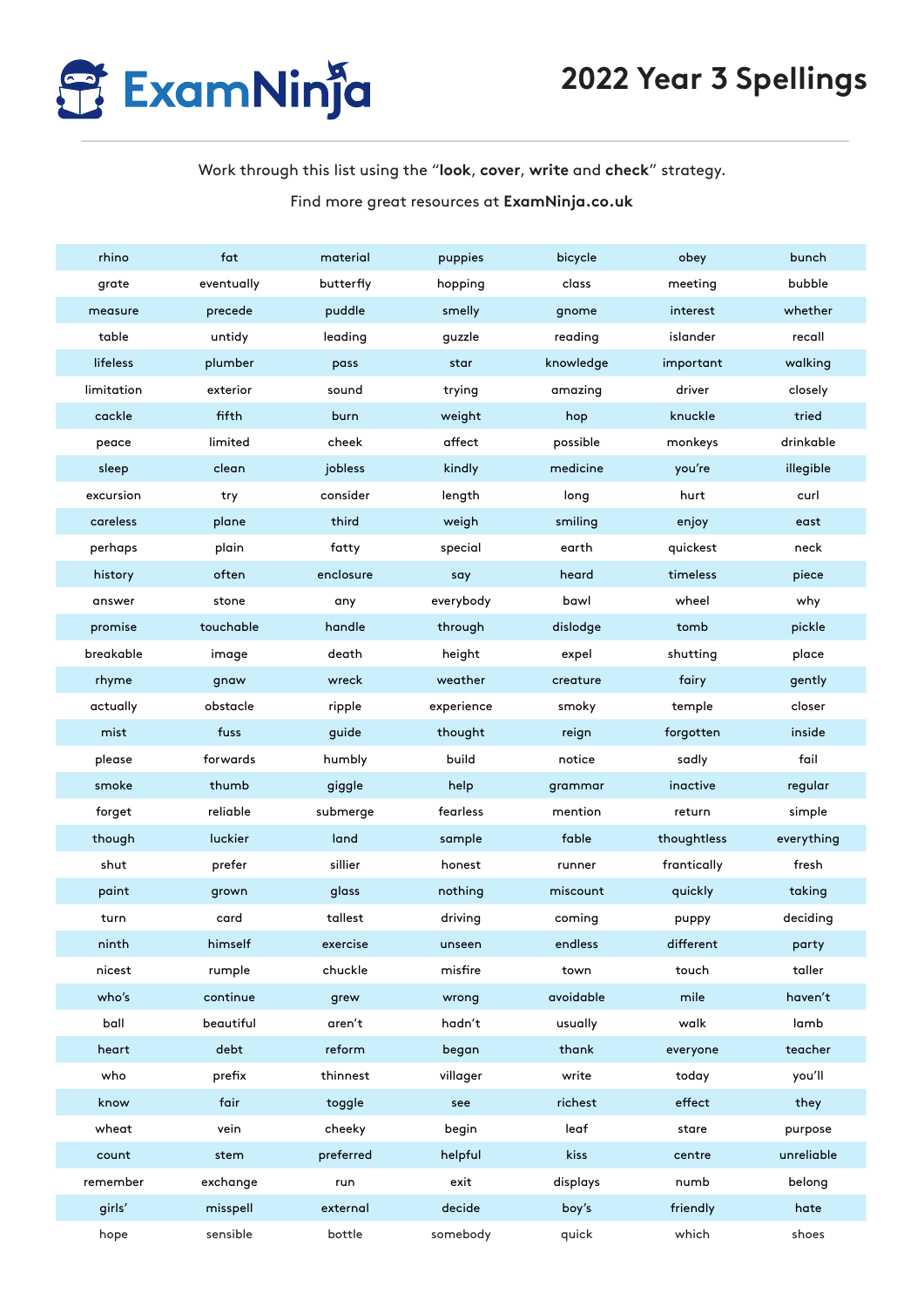| cherry                     | premier    | especially | wrinkle    | just          | completely | wrist      |
|----------------------------|------------|------------|------------|---------------|------------|------------|
| forgetful                  | describe   | crumple    | jump       | break         | laze       | richer     |
| spelling                   | exile      | ripe       | arrive     | not           | thankless  | actual     |
| woman                      | preview    | won't      | example    | limiting      | rain       | main       |
| fear                       | unusual    | heal       | unpick     | responsible   | recede     | century    |
| forgetting                 | unlucky    | gnu        | knit       | dumb          | business   | voyager    |
| disagree                   | difficult  | subheading | whole      | anybody       | o'clock    | likely     |
| lucky                      | storm      | caught     | Londoner   | wishful       | eighth     | babies     |
| nowhere                    | icicle     | draw       | babies'    | crumb         | schools    | misplace   |
| boys'                      | least      | famous     | weren't    | pull          | simply     | shop       |
| silly                      | flower     | favourite  | increase   | believe       | fattest    | fruit      |
| bony                       | pair       | seventh    | prickle    | heel          | retreat    | enjoying   |
| make                       | middle     | readable   | knock      | smell         | export     | meet       |
| gnat                       | nature     | great      | early      | bigger        | men's      | berry      |
| circle                     | recycle    | wrapper    | experiment | crisp         | sixth      | disappoint |
| arguable                   | cycle      | bundle     | whale      | haze          | poodle     | meal       |
| world                      | island     | missed     | cost       | son           | tenth      | disqualify |
| case                       | dimple     | happy      | basically  | strength      | noodle     | mistake    |
| anyone                     | unless     | article    | he'll      | rebuild       | anywhere   | personally |
| displease                  | subdivide  | enjoyable  | round      | display       | hoping     | miracle    |
| nozzle                     | riper      | refill     | ready      | nicer         | potatoes   | although   |
| fiddle                     | here       | needle     | luckiest   | fix           | donkey     | flies      |
| became                     | longer     | basket     | many       | runs          | outside    | silliest   |
| imagine                    | children's | grumble    | below      | disown        | firm       | thin       |
| address                    | accept     | painful    | happily    | accidentally  | kneed      | groan      |
| gnash                      | first      | rewrite    | misfortune | queen         | second     | hazy       |
| soft                       | thinner    | south      | baby       | enough        | farmer     | north      |
| unpopular                  | candle     | probable   | young      | misunderstand | elephant   | disappear  |
| disobey                    | bone       | saying     | cubicle    | little        | hear       | street     |
| $\mathop{\mathsf{minute}}$ | explode    | replace    | horrible   | without       | women      | group      |
| seen                       | trouble    | beginning  | staring    | brake         | kettle     | male       |
| fare                       | adventure  | successful | stood      | extend        | premium    | stony      |
| clear                      | knee       | bedroom    | wobble     | downstairs    | moth       | knew       |
| wife                       | really     | big        | rich       | making        | fourth     | mice's     |
| restful                    | originally | pens       | raising    | teenager      | seeing     | garden     |
| throw                      | water      | finally    | uncle      | hopeful       | unhappy    | cattle     |
| kneel                      | lead       | prepare    | something  | tickle        | misread    | cuddle     |
| double                     | beginner   | misbehave  | when       | scene         | lazy       | recent     |
| busy                       | shopping   | able       | ripest     | improbable    | running    | pimple     |
| fatter                     | close      | crispy     | comically  | dramatically  | air        | picture    |
| word                       | closest    | fit        | take       | rein          | pulling    | fussy      |
| vegetable                  | shoe       | disinfect  | doing      | eight         | predict    | resentful  |
| lesson                     | tall       | girl's     | country    | ample         | certain    | stable     |
| watery                     | safe       | begun      | preface    | homeless      | behind     | library    |
| bible                      | later      | bomb       | treasure   | knob          | awake      | anything   |